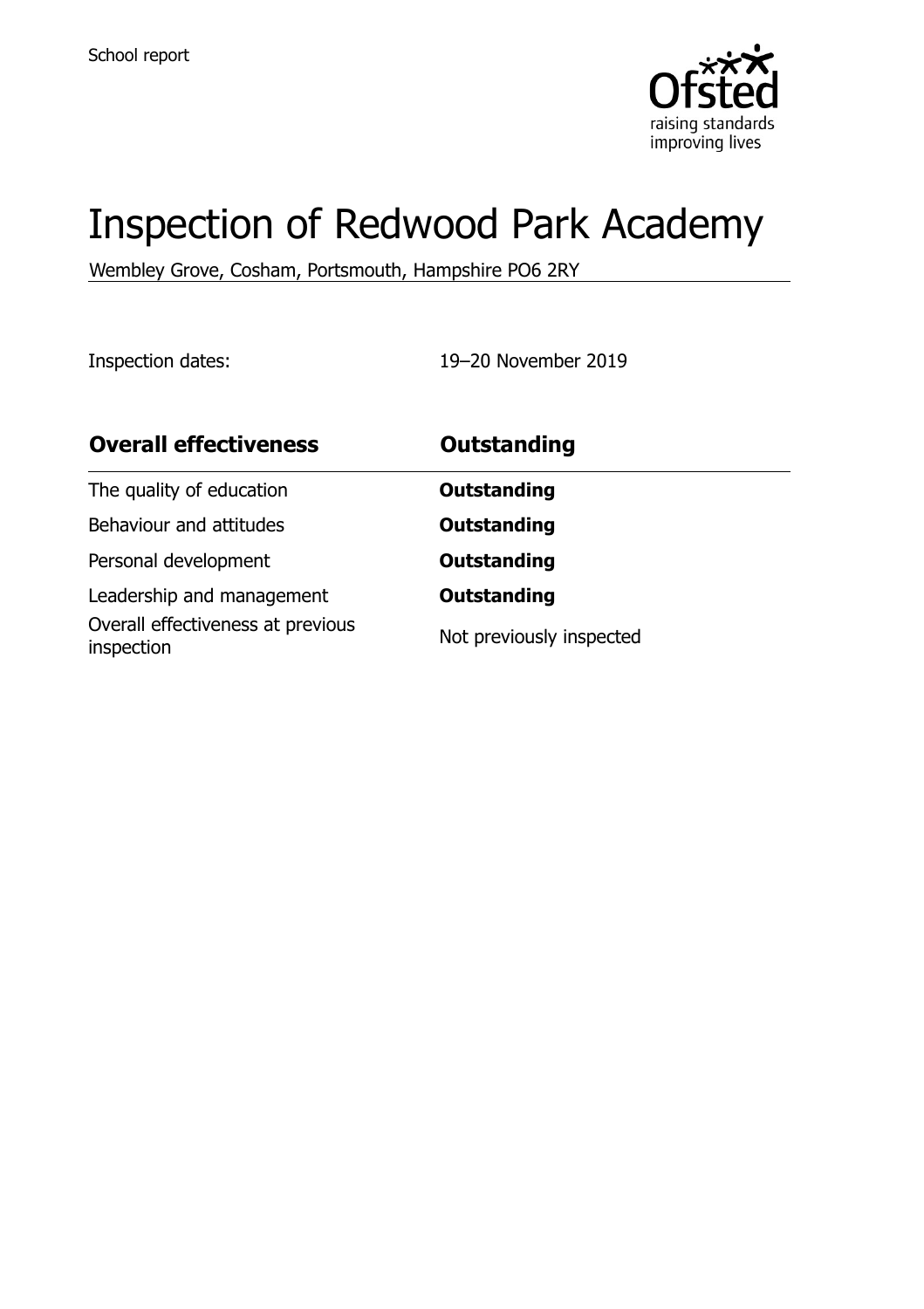

### **What is it like to attend this school?**

Pupils at Redwood Park Academy thrive. They are highly motivated to do their very best. Staff are passionate that pupils become successful, proactive members of the community. Pupils develop their confidence, resilience and self-esteem. They realise what they can achieve, and do so, through hard work and determination. Leaders ensure that this is a 'can-do' school. As parents told us, 'This is a nurturing environment, that enables my child to flourish.'

Leaders ensure that the inclusive, supportive ethos runs through the core of the school. The positive relationships between staff and pupils are palpable. Leaders waving pupils off at the end of each day illustrates the relentless positivity they rightly claim is at the heart of their school. Pupils cannot help but smile back.

Pupils behave exceptionally well. Highly skilled, caring staff have very high expectations of pupils' behaviour. They consistently use thoughtful approaches to help pupils to manage their own behaviour effectively. Pupils understand and appreciate this.

Pupils embrace and accept diversity. They understand people's differences. They go out of their way to ensure that everyone is respected and included in the full life of the school. They are kind to each other and bullying is not an issue.

#### **What does the school do well and what does it need to do better?**

Staff ensure that pupils are extremely well prepared for their adult lives. Teachers begin planning for pupils' transitions into the next stage of education as early as possible. Parents are fully involved. Pupils leave school with meaningful accreditations. These help them to realise their aspirations and succeed in the next stage of their lives. All pupils move onto a relevant, appropriate college course. Staff support pupils fully to be as independent and confident as possible. Pupils learn to access local amenities such as sports centres. They appreciate the opportunities this opens up for them outside of school.

Every pupil follows their own, personalised curriculum. Pupils' education, health and care (EHC) plan targets are cleverly broken down into achievable, yet aspirational, smaller steps. These sit alongside appropriate elements of a full range of curriculum subjects. Pupils' learning is carefully and individually sequenced. This ensures that they reach the targets teachers set and achieve their full potential.

Leaders have successfully created a culture where staff feel valued and supported. Leaders ensure that all staff receive highly effective training. Staff work collaboratively to share expertise. Usefully, specialist knowledge is shared across the school and the trust. As a result, staff are experts at delivering learning in engaging, interesting ways that pupils fully understand.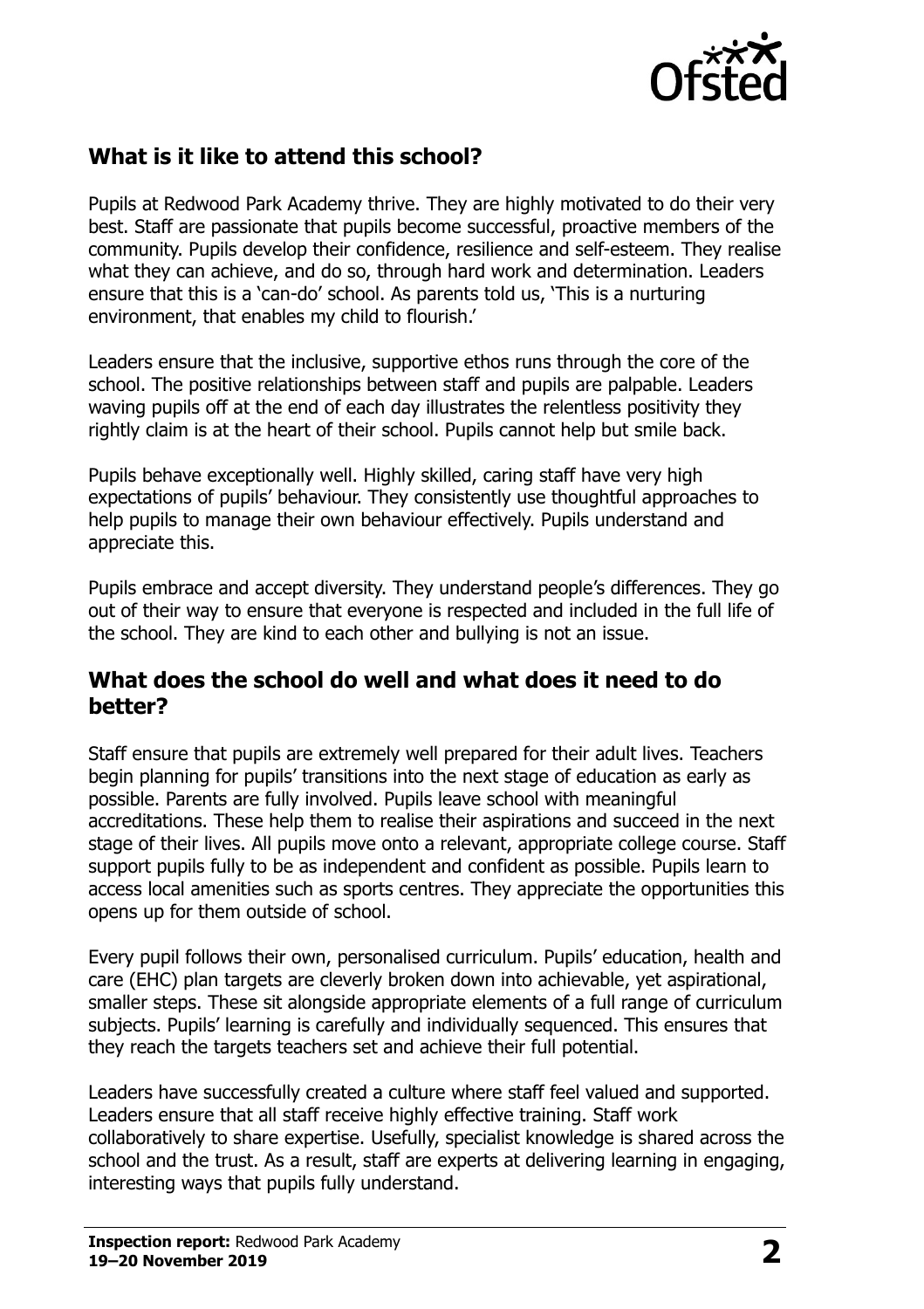

Promoting effective communication for everyone is a fundamental part of the school. Every pupil has a detailed, useful communication plan. Staff also use a wide range of communication strategies with pupils. This is a consistent strength throughout the school. As a result, pupils' communication is developed extremely well. For many pupils, this is a key to reducing frustrations and increasing their understanding of the world.

Pupils' attitudes to learning are exemplary. Staff provide pupils with regular opportunities to build their resilience throughout the curriculum. Pupils try consistently hard to succeed, even when they find things particularly difficult. For example, pupils in a physical education (PE) lesson persevered with getting yoga and gymnastic moves correct, despite their physical difficulties. Older pupils explained articulately how they felt brave enough to put themselves forward for school council and team captain elections.

Pupils are rightly proud of their achievements. Their commitment to their work in outdoor learning is impressive. For example, they attentively grow ingredients which they then make into a variety of dishes. They donate these to a local charity for homeless people. Pupils understand the impact of their work in this enterprise.

# **Safeguarding**

The arrangements for safeguarding are effective.

Leaders ensure that systems for recording any concerns are very robust. Staff are vigilant in ensuring that pupils are safe. Pupils trust staff to help them with any problems. Staff's in-depth knowledge and understanding of pupils enables them to notice if anything is worrying a pupil who has communication difficulties. If staff notice anything, it is noted and dealt with quickly and effectively.

The family link worker knows pupils and their families extremely well. Families value the varied support they receive. Leaders have developed strong relationships with other agencies. They work closely with these agencies to make sure that families receive any extra support as soon as possible.

#### **How can I feed back my views?**

You can use [Ofsted Parent View](http://parentview.ofsted.gov.uk/) to give Ofsted your opinion on your child's school, or to find out what other parents and carers think. We use Ofsted Parent View information when deciding which schools to inspect, when to inspect them and as part of their inspection.

The Department for Education has further *guidance* on how to complain about a school.

If you're not happy with the inspection or the report, you can [complain to Ofsted.](http://www.gov.uk/complain-ofsted-report)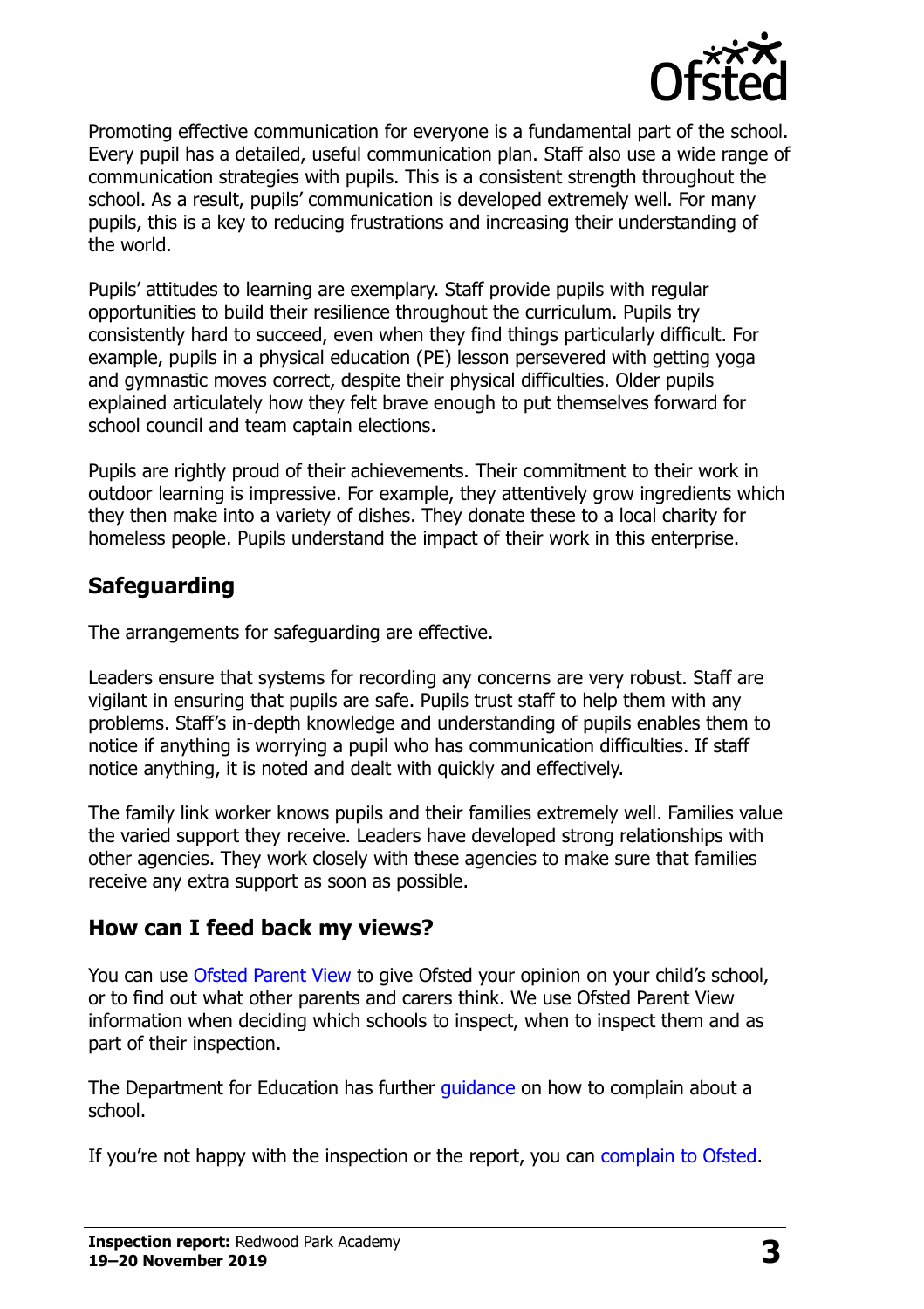

# **Further information**

You can search for [published performance information](http://www.compare-school-performance.service.gov.uk/) about the school.

In the report, '[disadvantaged pupils](http://www.gov.uk/guidance/pupil-premium-information-for-schools-and-alternative-provision-settings)' refers to those pupils who attract government pupil premium funding: pupils claiming free school meals at any point in the last six years and pupils in care or who left care through adoption or another formal route.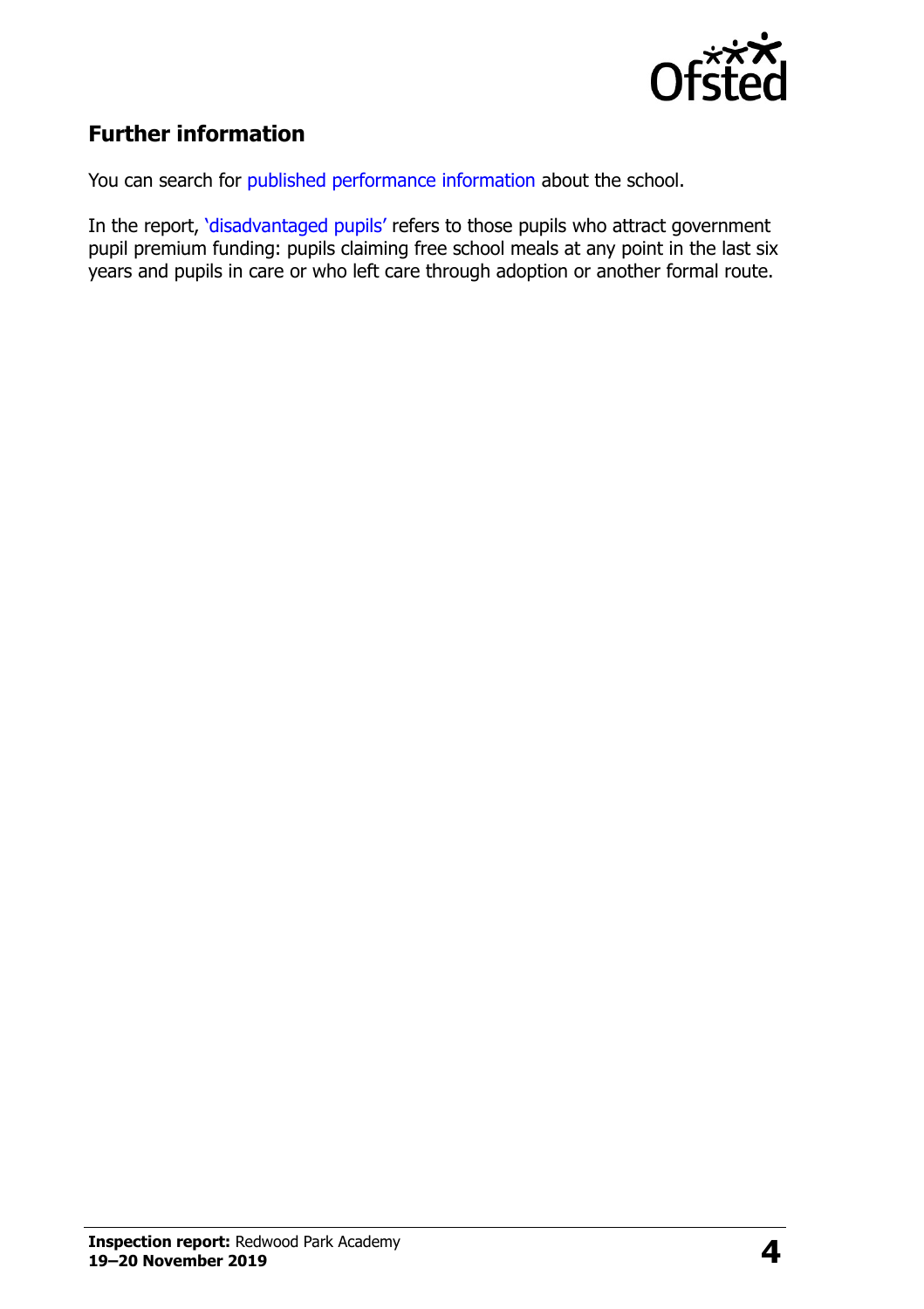

### **School details**

| Unique reference number             | 143828                               |
|-------------------------------------|--------------------------------------|
| <b>Local authority</b>              | Portsmouth                           |
| <b>Inspection number</b>            | 10111404                             |
| <b>Type of school</b>               | <b>Special</b>                       |
| <b>School category</b>              | Academy special sponsor-led          |
| Age range of pupils                 | 11 to 16                             |
| <b>Gender of pupils</b>             | Mixed                                |
| Number of pupils on the school roll | 142                                  |
| <b>Appropriate authority</b>        | Board of trustees                    |
| <b>Chair of trust</b>               | <b>Mark Mitchell</b>                 |
| <b>Headteacher</b>                  | Alison Beane (Executive Headteacher) |
| Website                             | www.redwoodparkacademy.info          |
| Date of previous inspection         | Not previously inspected             |

# **Information about this school**

- Redwood Park Academy caters for pupils with complex learning difficulties. All pupils have an EHC Plan. The school is part of the Solent Academies Trust, which also has three other special schools in the area.
- The school converted to become an academy on 1 February 2017. In 2016, standards in the school had declined since the previous Ofsted inspection. The local authority asked the Solent Academies Trust to take on the school. The executive headteacher led the school during the transition stage and the current head of school was appointed in September 2016.

# **Information about this inspection**

We carried out this inspection under section 5 of the Education Act 2005.

- We met with the executive headteacher, the head of school and senior leaders. We met with governors, spoke with the chair of the trust and met with the school improvement partner for the trust.
- To look at safeguarding, we spoke to pupils, staff and governors. We looked at a range of records and documentation, including the school's document which contains details of recruitment checks.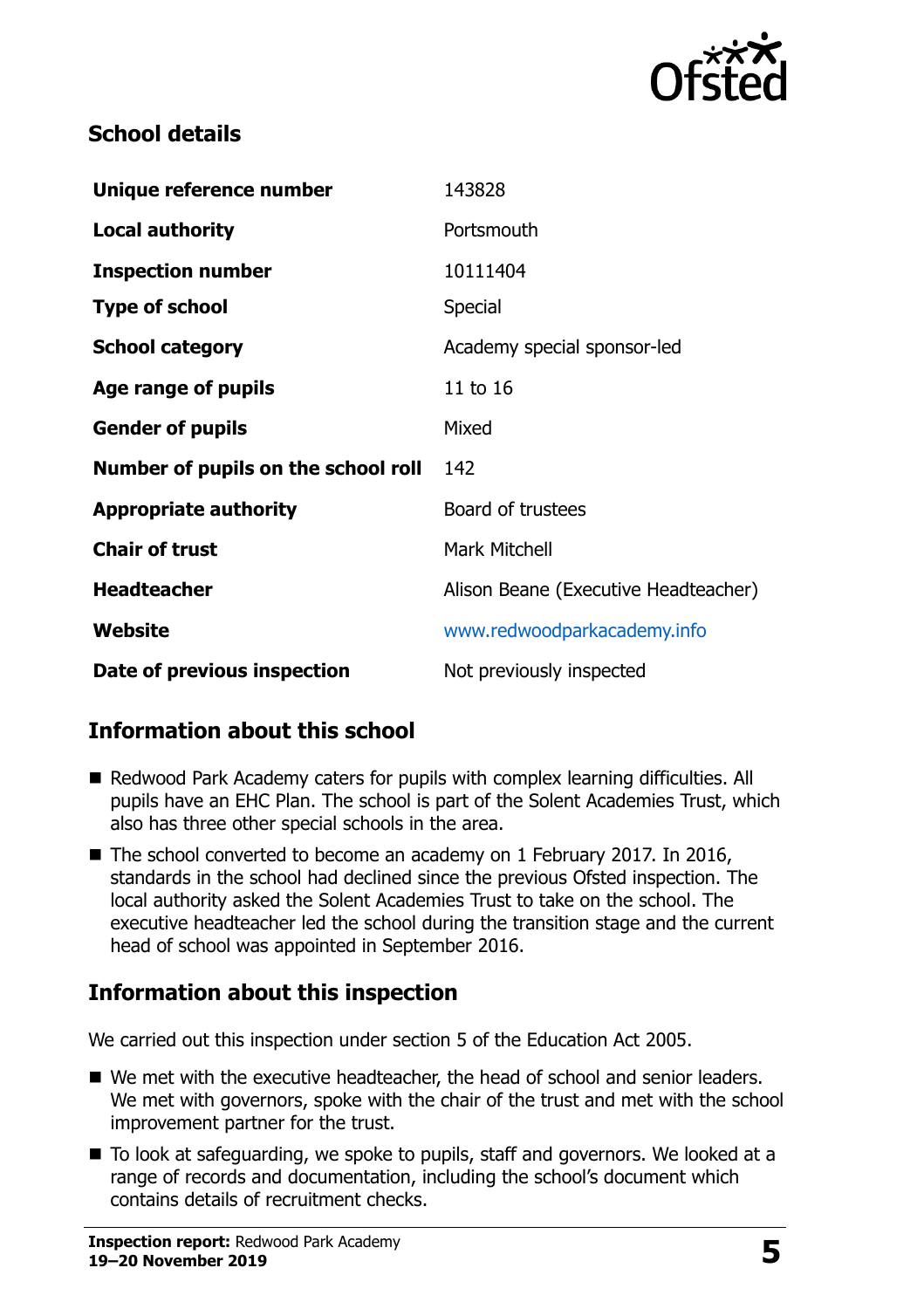

- We did deep dives in these subjects: mathematics; communication; PE; and personal, social and health education. In each subject, this included discussions with leaders and teachers, lesson visits with leaders, talking to pupils and looking at their work.
- We spoke to a wide range of staff about pupils' behaviour and observed pupils in the playground, on the field and in the lunch hall. We also observed pupils in breakfast club.
- We spoke to pupils to hear their views. We considered 18 responses to the online questionnaire, Ofsted's Parent View, including free-text responses, and met with a parent. We also considered the views of 46 staff who completed the Ofsted survey.

#### **Inspection team**

| Maxine McDonald-Taylor, lead inspector | Her Majesty's Inspector |
|----------------------------------------|-------------------------|
| Helen Johns                            | Ofsted Inspector        |